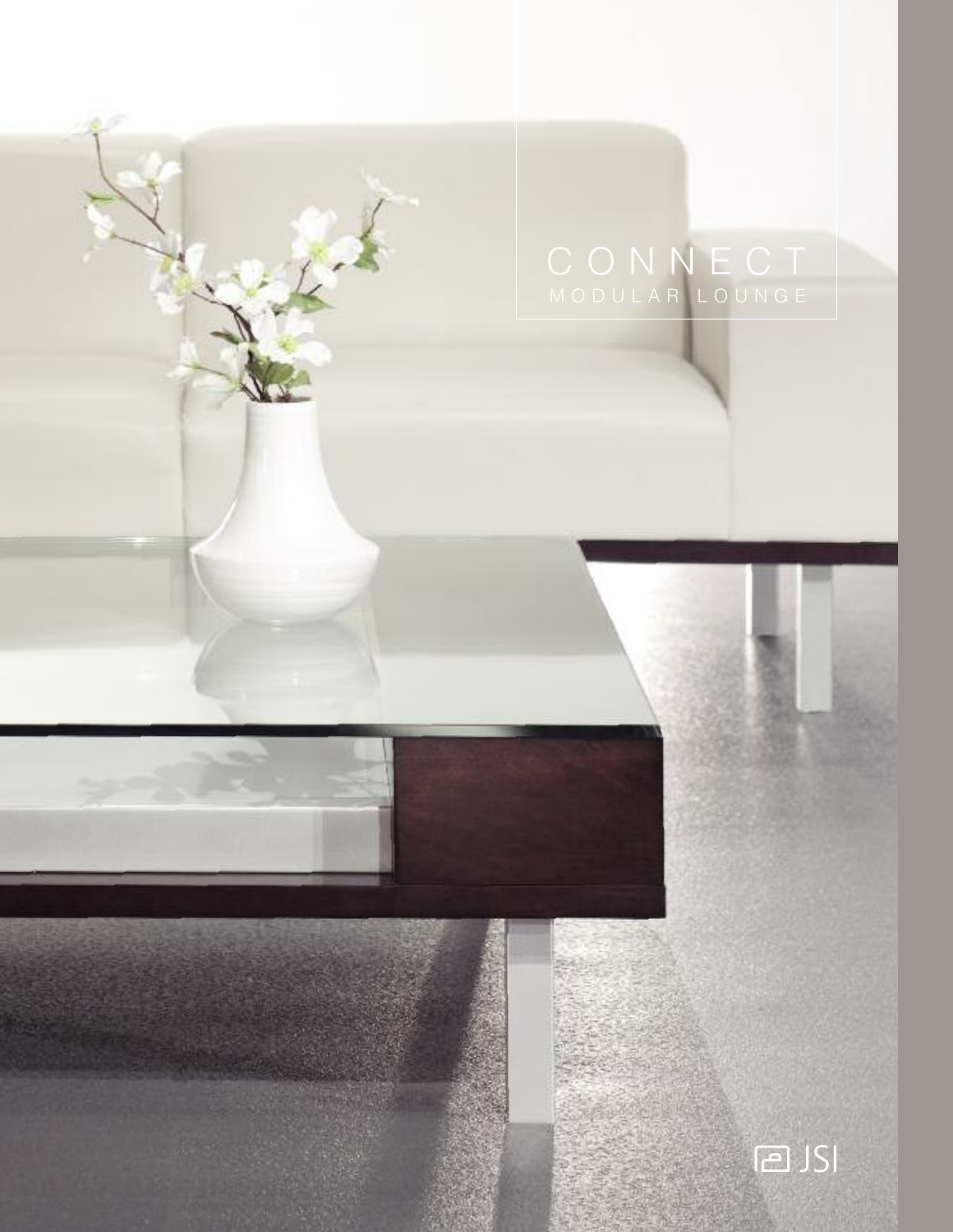### C O N N E C T M O D U L A R L O U N G E

ONE COLLECTION. TWO SIZES. EN D LESS POSSIBILITIES.

DESIGNED BY DAVID R. GUTGSELL

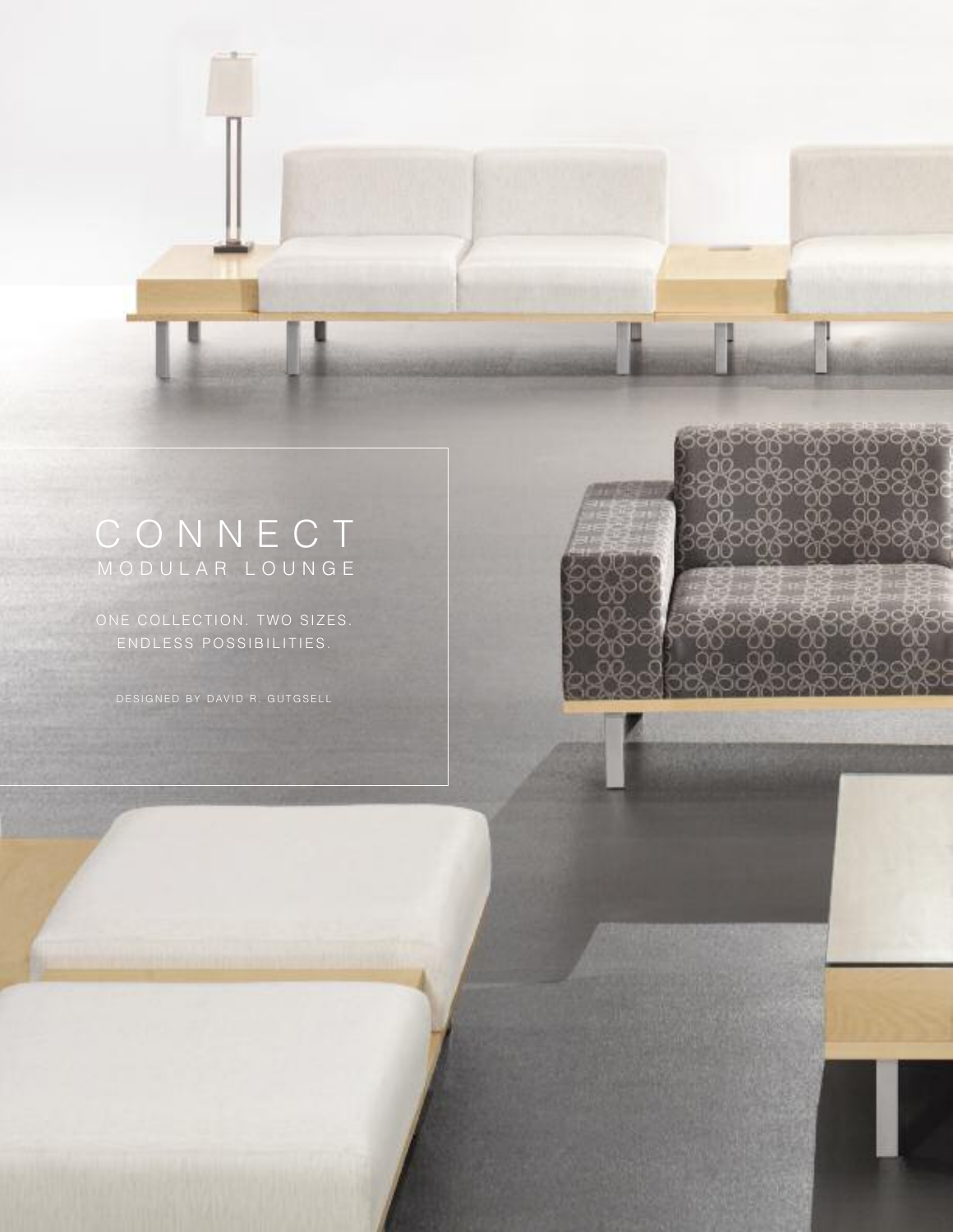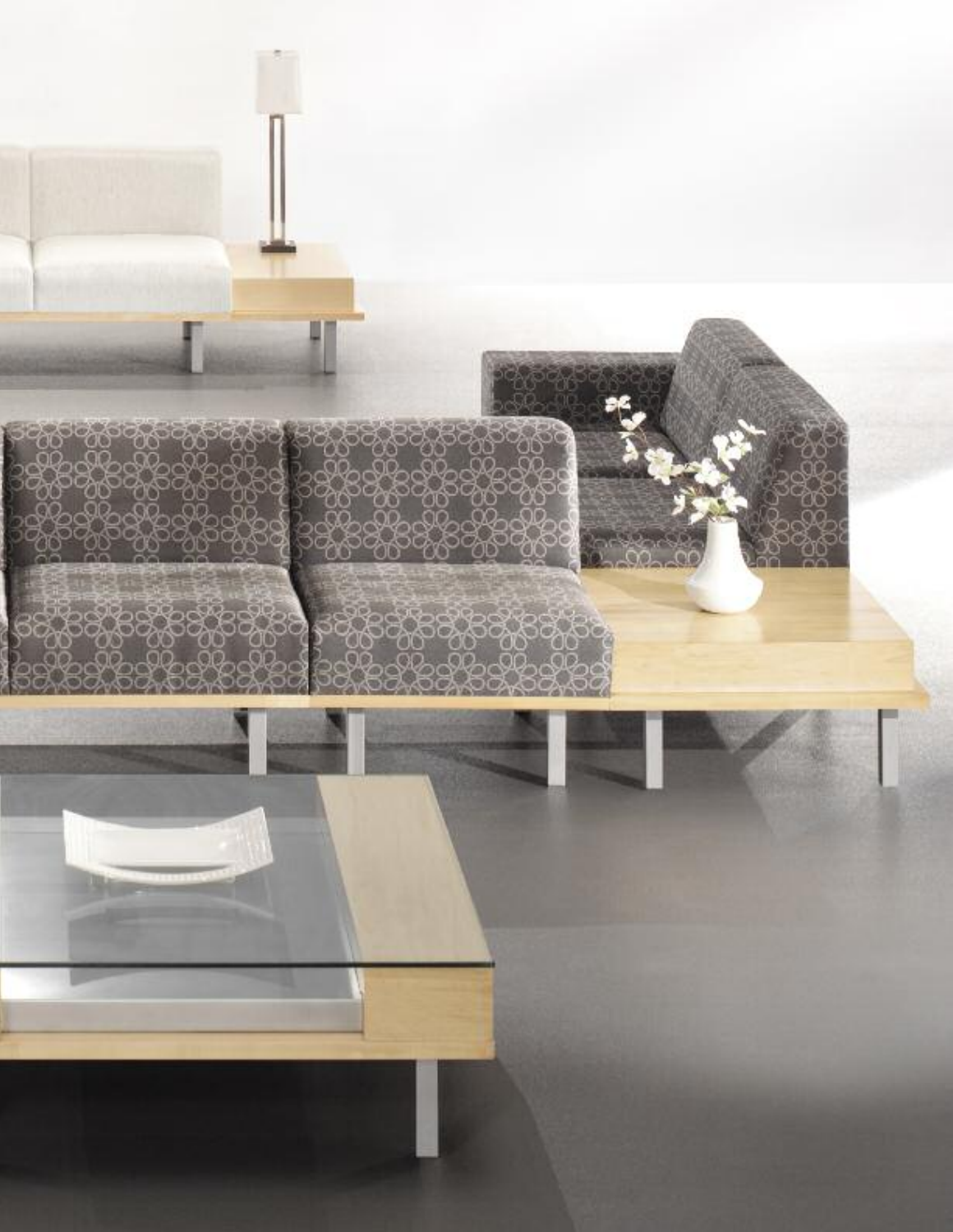

### 1 0 / 3 0 **COMPONENTS**

EXPERTLY DESIGNED FOR LARGE OPEN SPACES, CONNECT 10/30 COMPONENTS (10-INCH WIDTH ARMS WITH 30-INCH WIDTH SEATS) MAKE A BOLD ARCHITECTURAL STATEMENT AND ARE GENEROUSLY SIZED FOR MAXIMUM MEETING, WAITING, WORKING, OR RELAXING COMFORT. CLEAN LINES AND STUNNING FORMS CREATE A UNIQUE BALANCE BETWEEN THE WOOD PLATFORM BASE, PLUSH UPHOLSTERY, AND METAL LEGS. AVAILABLE IN FREESTANDING OR MODULAR COMPONENT CONFIGURATIONS.

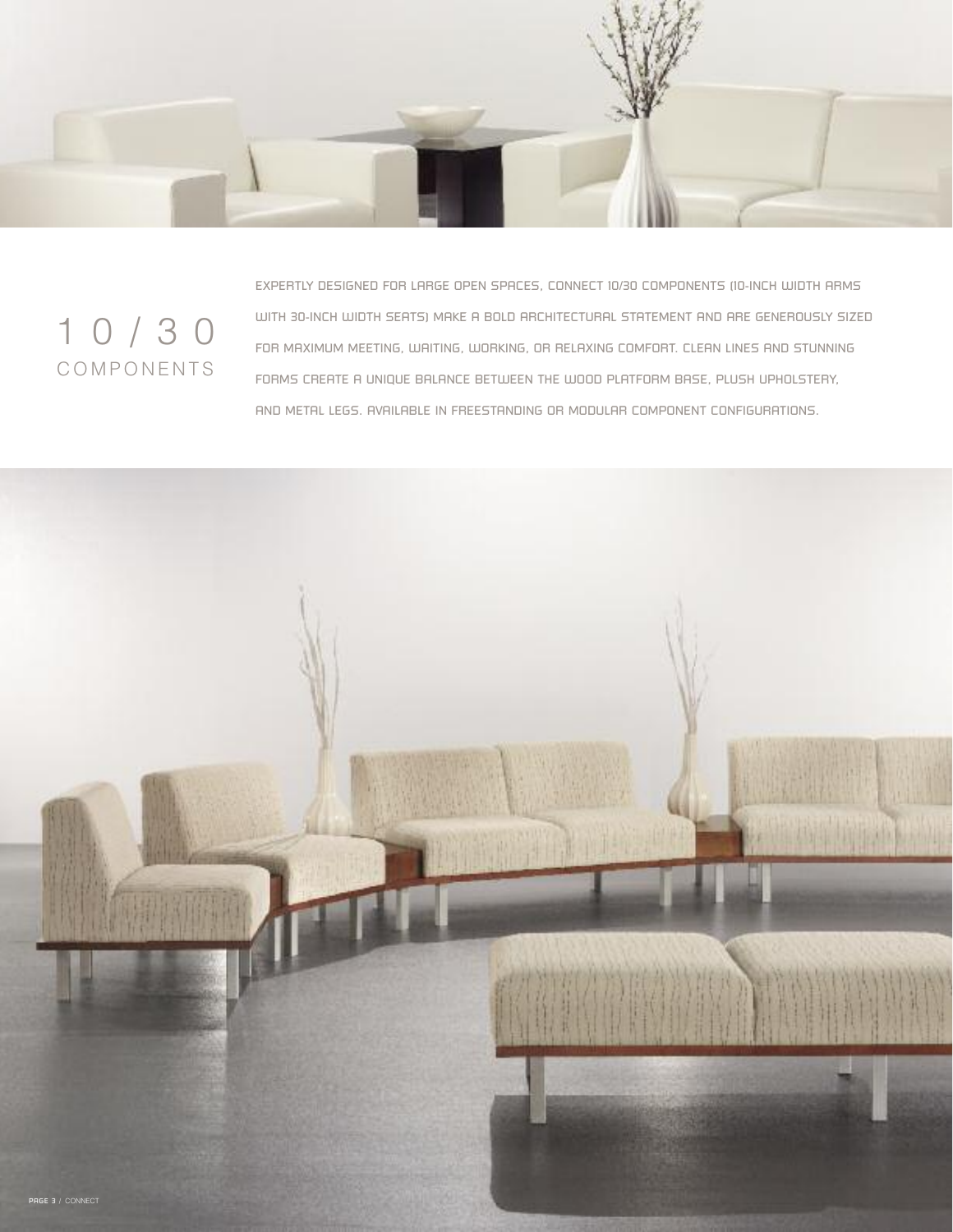FREESTANDING 10/30 LOUNGE CONFIGURATION

FREESTANDING CONNECT UNITS<br>INCLUDE SINGLE SEAT, TWO SEAT,<br>TWO SEAT WITH CENTER CONSOLE,<br>AND ONE, TWO, AND THREE SEAT<br>BENCHES. ALL FREESTANDING<br>COMPONENTS ARE STANDARD WITH<br>WOOD BACK RAIL DETAIL.

> VINTAGE CHERRY FINISH



MODULAR 10/30 LOUNGE CONFIGURATION

OPPOSITE FACING SEATING<br>ARRANGEMENTS CREATE<br>MULTI-DIRECTIONAL ACCESS<br>IN OPEN PLAN SPACES.<br>ADD OPTIONAL TABLET ARMS,<br>POWER, OR DRINK HOLDERS TO<br>CFEARNING ENVIRONMENTS.<br>LEARNING ENVIRONMENTS.

> CLASSIC CHERRY FINISH



MODULAR 10/30 LOUNGE CONFIGURATION

COMBINE ARMLESS MODULAR SEATING COMPONENTS WITH 30° CONSOLE TABLES TO CREATE CURVED CONFIGURATIONS.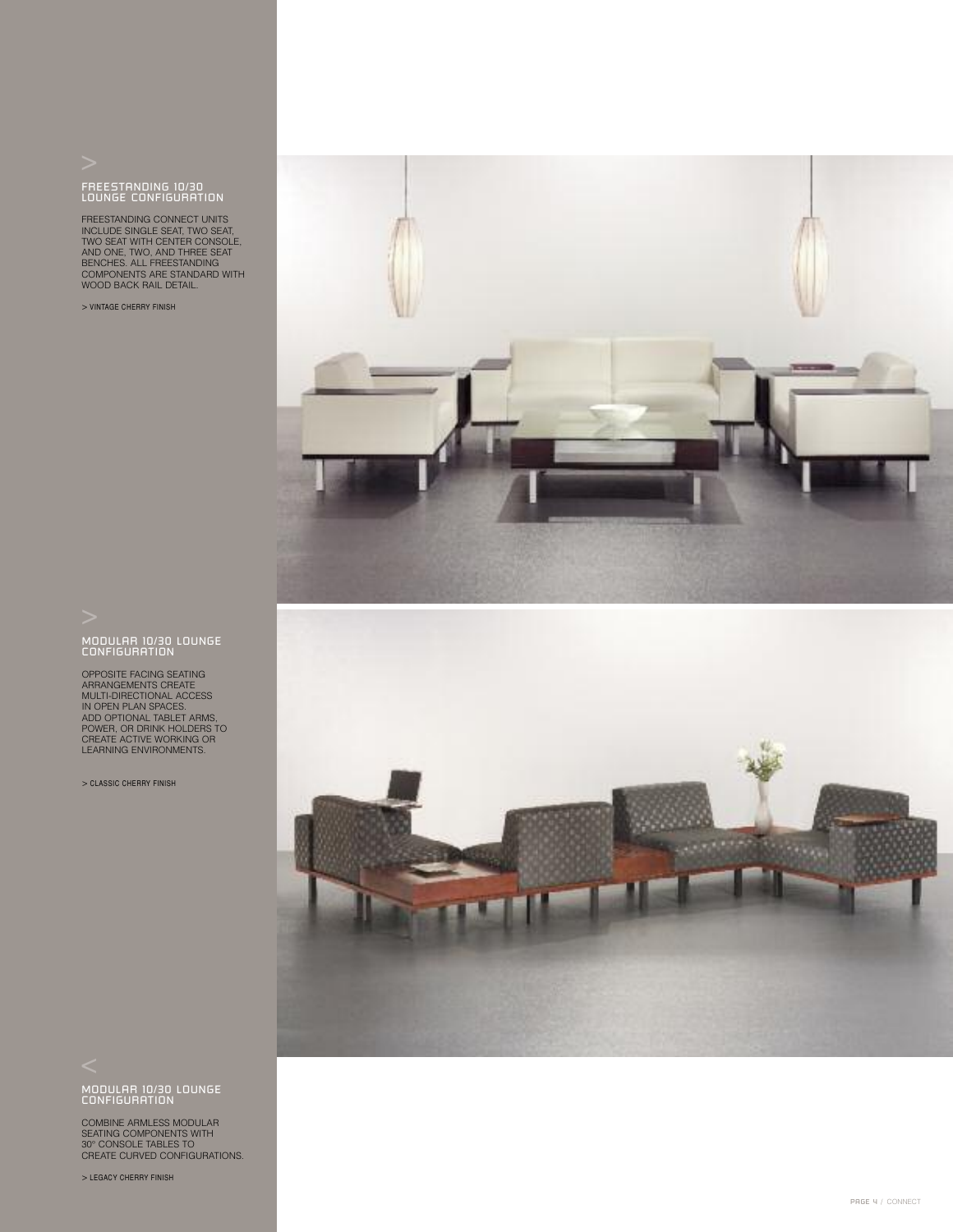

## 5 / 2 0 **COMPONENTS**

WHEN SPACE IS AT A PREMIUM, SCALE DOWN TO 5/20 COMPONENTS (5-INCH WIDTH ARMS WITH 20-INCH WIDTH SEATS) AND ENJOY THE SAME COMFORT, STYLE, AND OPTIONS AT A SMALLER FOOTPRINT. THOUGHTFULLY DESIGNED TO WORK IN FREESTANDING OR MODULAR COMPONENT CONFIGURATIONS, THIS SMALLER SCALE STILL BOASTS EXTREME COMFORT AND AN ABUNDANCE OF DESIGN OPTIONS THAT MAKE IT IDEAL FOR ANY NUMBER OF FORMAL OR RELAXED LOUNGE ENVIRONMENTS.

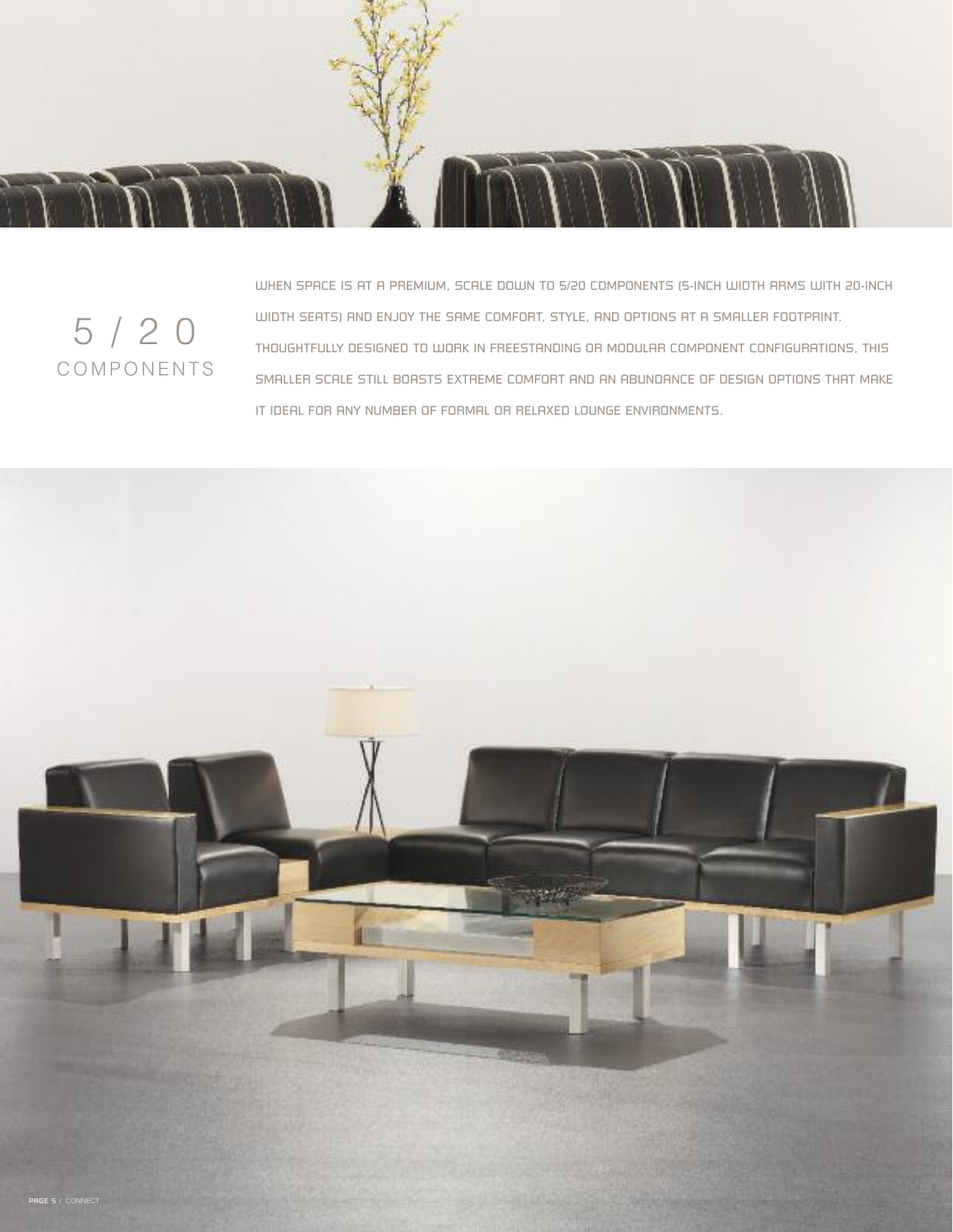FREESTANDING 5/20 LOUNGE CONFIGURATION

SINGLE SEAT UNITS CONVERT<br>NICELY TO COLLABORATIVE<br>TEAMING AREAS WHEN OPTIONAL<br>TABLET ARMS ARE ADDED.<br>FREESTANDING COMPONENTS<br>ARE STANDARD WITH WOOD BACK<br>RAIL DETAIL.

> CLASSIC CHERRY FINISH



MODULAR 5/20 LOUNGE CONFIGURATION

BACK-TO-BACK SEATING<br>CONFIGURATIONS ALLOW EASY<br>ACCESS FROM MULTIPLE DIRECTIONS.<br>90° LINKING COMPONENT CONNECTOR<br>BENCHES NICELY CAP OFF THE<br>END OF THIS 5/20 ARMLESS SEATING<br>COMPONENT RUN.

> CARAMEL MAPLE FINISH



MODULAR 5/20 LOUNGE CONFIGURATION

COMBINE MODULAR LINKING AND CONSOLE TABLES WITH MODULAR SEATING COMPONENTS TO FORM L, T, OR X CONFIGURATIONS.

> NATURAL MAPLE FINISH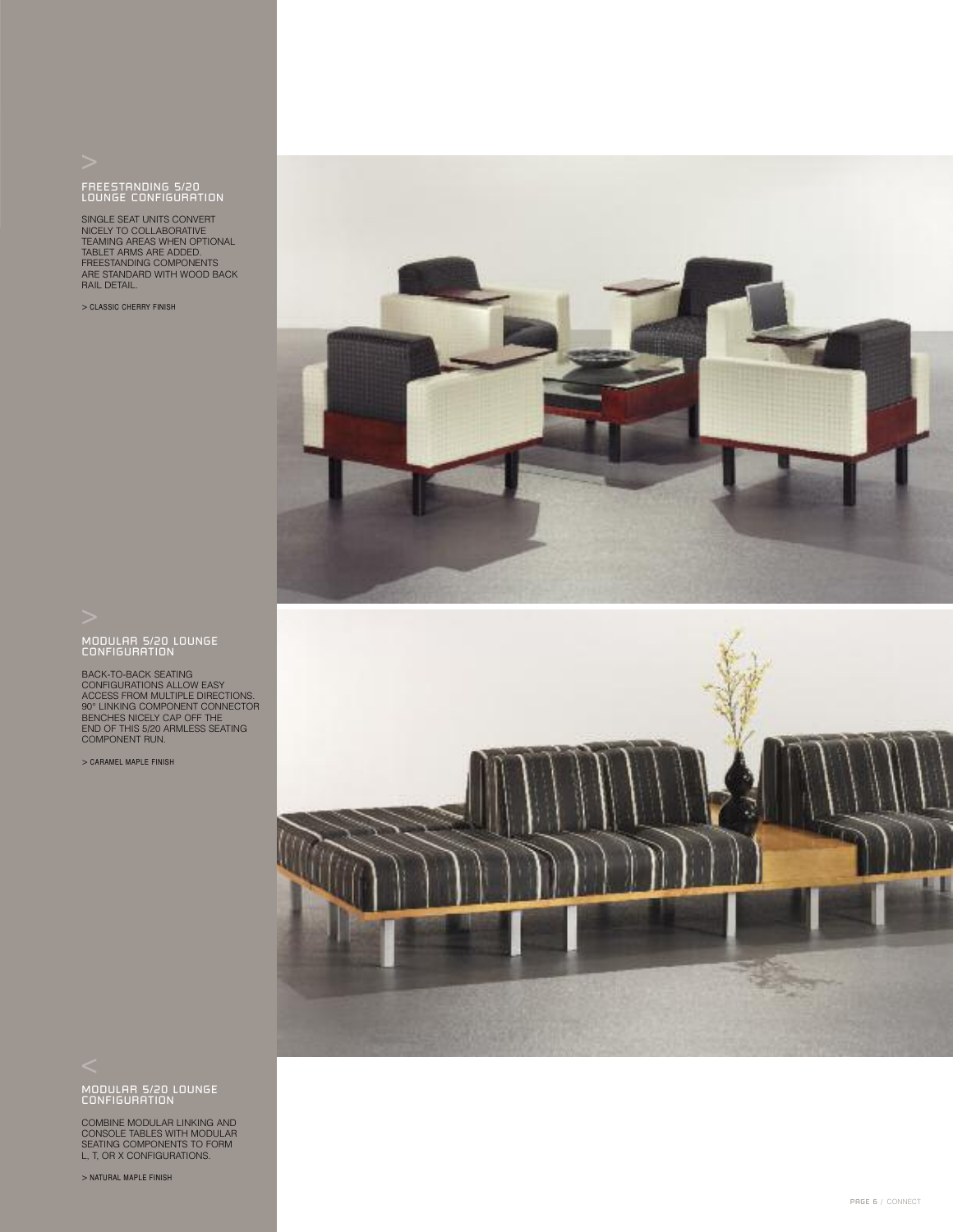

### T A B L E **COMPONENTS**

CONNECT OFFERS AN ARRAY OF FREESTANDING, LINKING, AND CONSOLE TABLES DESIGNED TO ENHANCE THE PERFORMANCE OF THIS MULTIFACETED COLLECTION. FREESTANDING TABLES ARE STANDARD WITH HALF-INCH TEMPERED GLASS TOPS AND METAL FORMED CENTER SHELF PANELS AND FINISHED IN SILVER, COFFEE, OR BLACK. MODULAR LINKING AND CONSOLE TABLES FEATURE MAPLE VENEER WOOD TOPS AND ARE AVAILABLE WITH OPTIONAL POWER CENTERS AND DRINK HOLDERS FOR ACTIVE WORKING, WAITING, OR LEARNING ENVIRONMENTS.

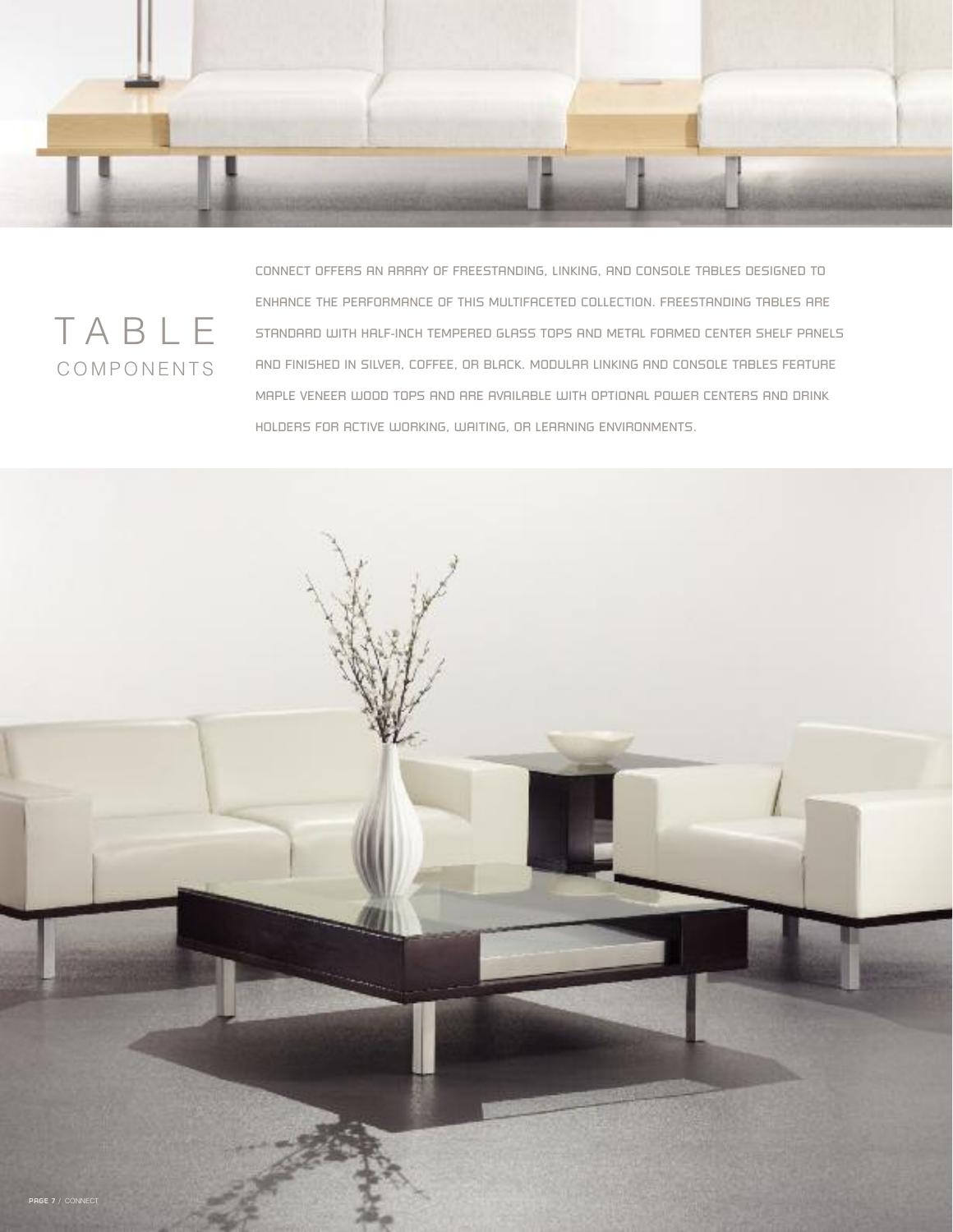### FREESTANDING TABLES

AVAILABLE IN A VARIETY OF SHAPES AND SIZES TO COMPLEMENT FREESTANDING SEATING UNITS.

MAGAZINE TABLES 36X36, 42X42, 48X48, 24X48

END TABLE 32X32

SOFA TABLE 18X60

> VINTAGE CHERRY FINISH



MODULAR LINKING TABLES

AVAILABLE IN A VARIETY OF SHAPES AND SIZES TO LINK MODULAR LOUNGE SEATING COMPONENTS.

CONSOLE TABLES 10-INCH, 20-INCH, 30°, 45°

LINKING TABLES 32-INCH X, 32-INCH L, 32-INCH T

> NATURAL MAPLE FINISH



FREESTANDING TABLES

AVAILABLE WITH SILVER, COFFEE, OR BLACK METAL CENTER SHELF PANELS AND MATCHING LEGS.

> VINTAGE CHERRY FINISH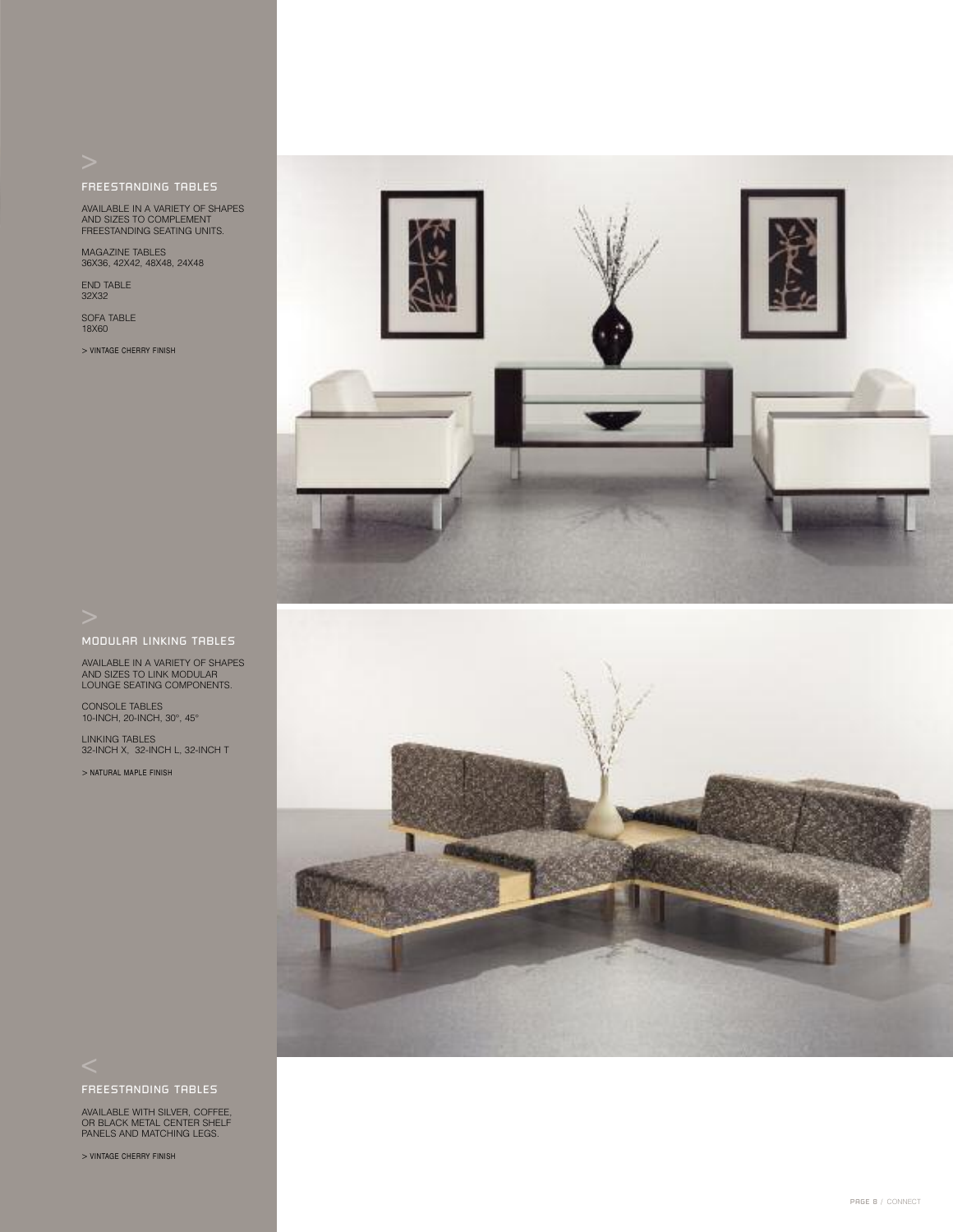

## S I Z E FLEXIBILITY

CONNECT COMPONENTS ARE AVAILABLE IN TWO SIZES: 10/30 (10-INCH WIDTH ARMS WITH 30-INCH WIDTH SEATS) OR 5/20 (5-INCH WIDTH ARMS WITH 20-INCH WIDTH SEATS). FOR A SOLID ARCHITECTURAL STATEMENT CHOOSE 10/30 COMPONENTS DESIGNED WITH GENEROUS PROPORTIONS FOR MAXIMUM LOUNGING COMFORT. WHEN SPACE IS A PREMIUM, DOWNSIZE TO 5/20 COMPONENTS AND ENJOY THE SAME COMFORT, STYLE, AND OPTIONS AT A SMALLER SCALE.

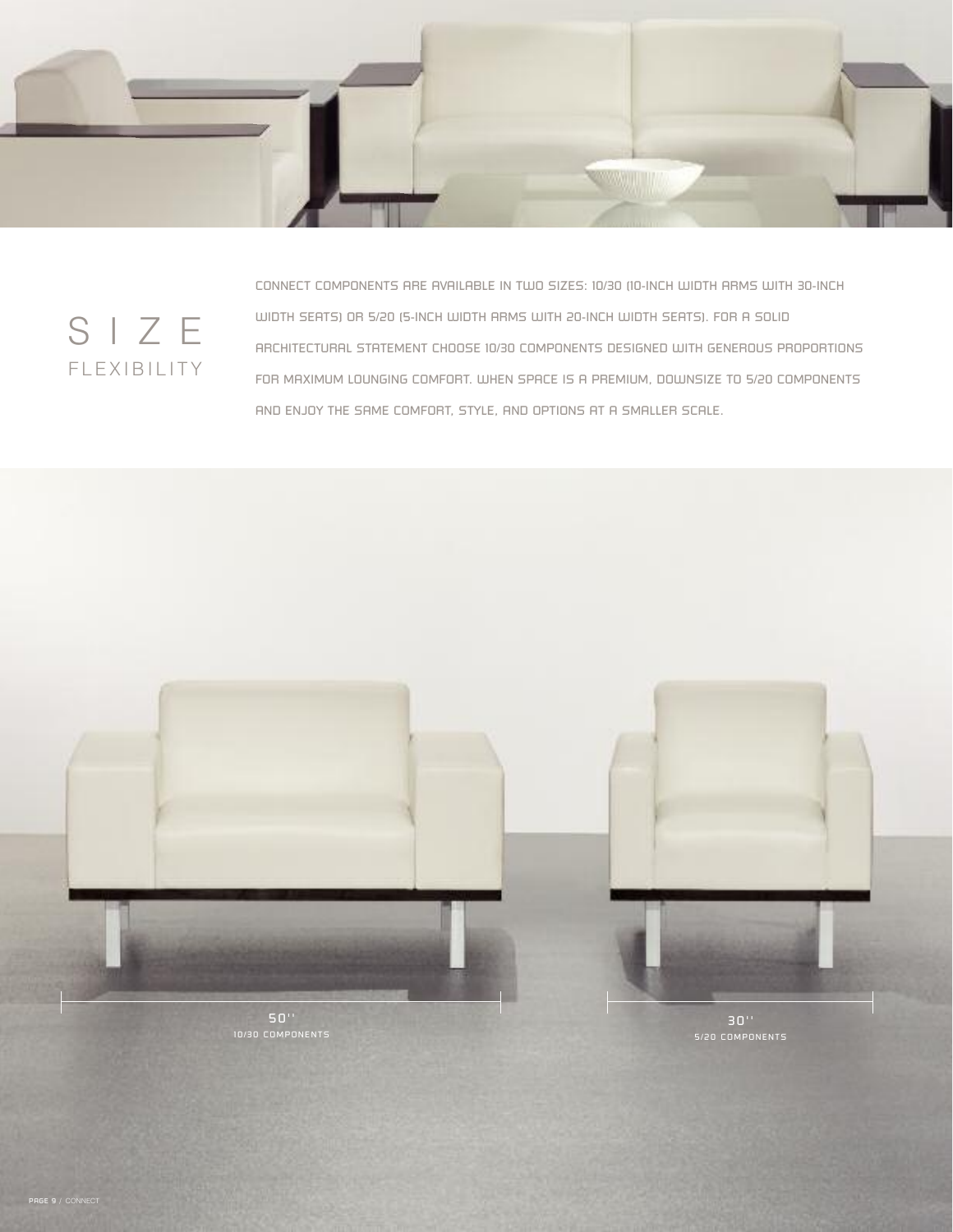ARM OPTIONS AVAILABLE WITH FULLY UPHOLSTERED OR WITH WOOD TOP CAP ARMS.



TABLET OPTIONS FOLDING TABLET ARM MAY BE SPECIFIED AS RIGHT OR LEFT, AND ARE SIZED TO ACCOMMODATE TODAY'S TECHNOLOGY. THE 5-INCH ARM TABLET HAS A FLIP DOWN MECHANISM THAT ALLOWS FOLD DOWN STORAGE WHEN NOT IN USE.



CONSOLE OPTIONS CONSOLES ATTACH BETWEEN LOUNGE AND BENCH UNITS TO MAKE AN ARRAY OF CONFIGURATION SHAPES AND SIZES.



**POWER OPTIONS**<br>OPTIONAL FLIP-UP POWER AND DATA<br>CENTERS MAY BE SPECIFIED IN ARMS<br>OR TABLE CONSOLES. AVAILABLE IN<br>SILVER OR BLACK PLASTIC.



# **DRINK HOLDER OPTIONS**<br>OPTIONAL DRINK HOLDERS MAY BE<br>SPECIFIED IN ARMS OR TABLE<br>CONSOLES. AVAILABLE IN SILVER,<br>OFFEE, OR BLACK METAL TOP TRIM<br>WITH INSIDE RUBBER COASTER.<br>WITH INSIDE RUBBER COASTER.

LEG FINISH OPTIONS METAL LEGS ARE FINISHED WITH A DURABLE POWDER COAT IN SILVER, COFFEE, OR BLACK FINISH.

LINKING BRACKETS<br>EACH CONNECT MODULAR COMPONENT<br>INCLUDES A-NO-TOOLS-NEEDED<br>GANGING BRACKET FOR MAKING QUICK<br>AND EASY LINKING CONNECTIONS<br>BETWEEN COMPONENTS.

### FREESTANDING BACK RAIL FREESTANDING LOUNGE MODELS FEATURE A 6-INCH WOOD BACK RAIL BETWEEN ARMS TO ENHANCE THE BACK DESIGN IN OPEN PLAN AREAS WHERE THE BACK IS LEFT EXPOSED.

MODULAR BACK DETAIL CONNECT MODULAR COMPONENTS ARE DESIGNED TO FORM CLEAN LINES WHEN CONNECTED. MODULAR COMPONENTS ARE NOT AVAILABLE WITH WOOD BACK RAIL.





10'' ARM WITH FOLDING TABLET ARM (PIVOTS IN AND OUT)



10'' CONSOLE 20'' CONSOLE 30° CONSOLE

5'' ARM WITH FOLDING TABLET ARM IN STOWED POSITION







45° CONSOLE



20'' END CONSOLE



10'' ARM POWER 5'' ARM POWER



CONSOLE POWER





ARM DRINK HOLDER CONSOLE DRINK HOLDERS





SILVER METAL **COFFEE METAL** BLACK METAL





EASY NO TOOLS LINKING LINKING BRACKET





FREESTANDING COMPONENTS **MODULAR COMPONENTS**